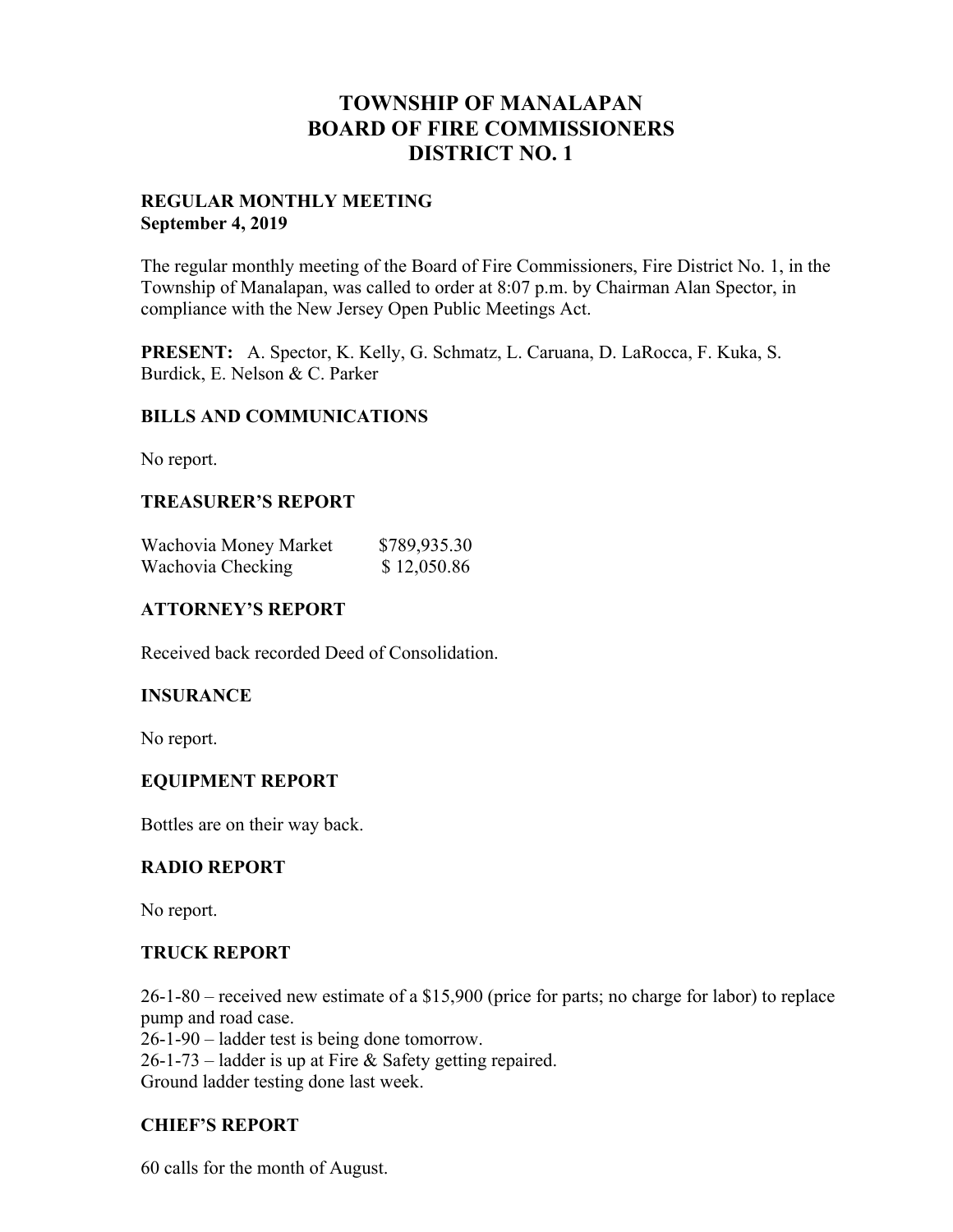Correct gear will be in soon. Bail out system came in. ISO inspection is in October.

#### **MEMBERSHIP REPORT**

No report.

## **ASSOCIATION REPORT**

Would like to order the kids activities from Party Perfect for the Open House. Zoning Board meeting tomorrow night regarding the Timmerman property being turned into a strip mall.

## **TRUSTEES' REPORT**

No report.

#### **OLD BUSINESS**

See attached.

#### **NEW BUSINESS**

Commissioner Caruana made a motion to pay all vouchers; this was seconded by Commissioner Schmatz. All voted aye.

Commissioner LaRocca made a motion for \$1,678 to rent the kids activities from Party Perfect for the Open House; this was seconded by Commissioner Kelly. All voted aye.

Discussion held regarding purchasing a new generator for the Satellite. Commissioner Schmatz to obtain more quotes.

Meeting opened to the public at 8:37 p.m.

A motion was made by Commissioner Spector to adjourn; it was seconded by Commissioner Kelly and all voted aye.

Meeting adjourned at 8:39 p.m.

 Respectfully submitted, Kenneth Kelly, Clerk